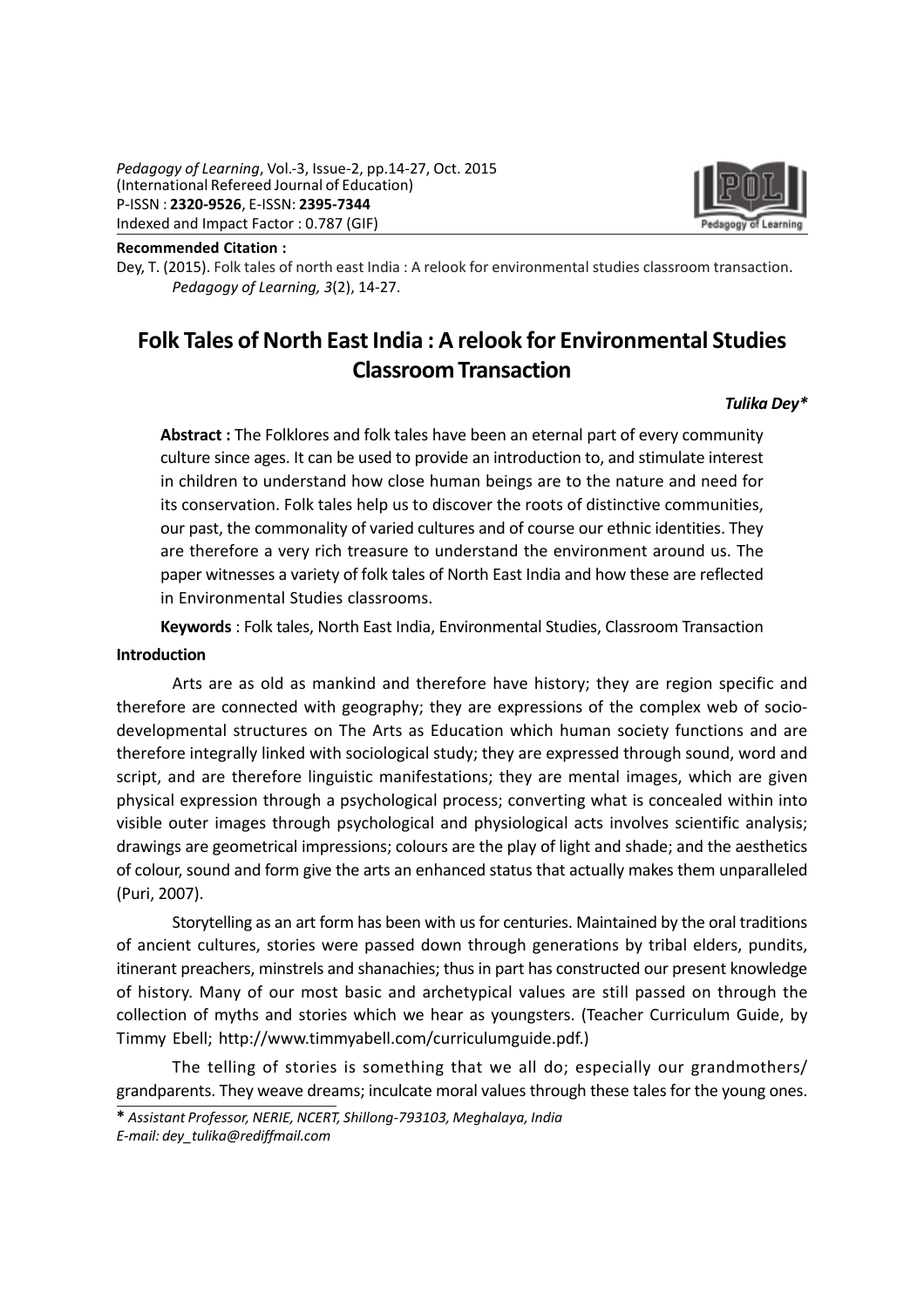Almost all communities in India have folk tales associated with their grandmother. To name a few, in hindi, its Dadima ki kahani; in Bengali, Thakurmaar jhuli; in Oriya, Budhi Maa Kahani; in Assamese, Buri Aiir Sadhu; in Manipuri, Phunga Wari and so on. These folktales allow for the blending of social and aesthetic impulses of culture and represent a positive understanding of culture and nature.

The folktales are generally oral that are handed from one generation to the other. On one hand, it is remembered and repeated, preserving its ancient core. On the other hand, additions, changes, and embellishments are part of the storytelling tradition. Tales transmitted by word of mouth through a community, in time, develops many variants, because this kind of transmission cannot produce word-for-word and note-for-note accuracy. Indeed, many traditional story tellers are quite creative and deliberately modify the material they know. The literary or written folktale has been easier to be transferred from one country to another, mostly in the forms of collections used for education, perhaps preserved by priests, and for entertainment, collected by writers and travelers. These written tales had also been altered by the various cultures that took them and made them their own.

The North Eastern region constitutes a very important part of our country. This region is important because of its strategic location and the homeland of a vast multiplicity and rich socioculture heritage of the country. This region comprises of eight states and has the second largest concentration of tribal population in the country. The tribal groups, of the region are colourful. Each tribe has a distinct identity of language, culture and way of life. All tribes together present a scene of wider socio-cultural diversity and a unique cultural mosaic which is a most attractive feature of the Indian culture. The people are great lovers of songs and music and because of their intimate relations with the nature as they have sense of colour and beauty. Dance and music are not only the characteristic features of tribal life of North Eastern region; they also create things of beauty like textile, handicrafts, wood carving, etc. (Dabi, 2004)

The folk tales of NE India represents its social, cultural as well as the pristine natural beauty of the region. This part of India is often referred to as the 'Paradise unexplored'. The NE India is blessed with a wide range of physiographic and eco-climatic conditions. The immense variety of climatic, edaphic and altitudinal variations in India have resulted in a great range of ecological habitats for which North East India takes the pride of place. This region represents an important part of the Indo-Myanmar biodiversity hotspot, one of the 25 global biodiversity hotspots recognized currently (Baruah and Dey, 2005). Owing to its nearness to nature, the folk tales are entwined with nature. They reflect people's understanding of nature and close relation to the nature and need for its conservation since ages. In North East India, the community living is somewhat exemplary and their shared wisdom on issues of culture, environment and livelihood is a heritage which needs to be not only conserved but further built on. Children should be made aware of the eco-friendly practices of the communities and folk tales are the best medium to disseminate the ethos of conservation and eco friendly life styles.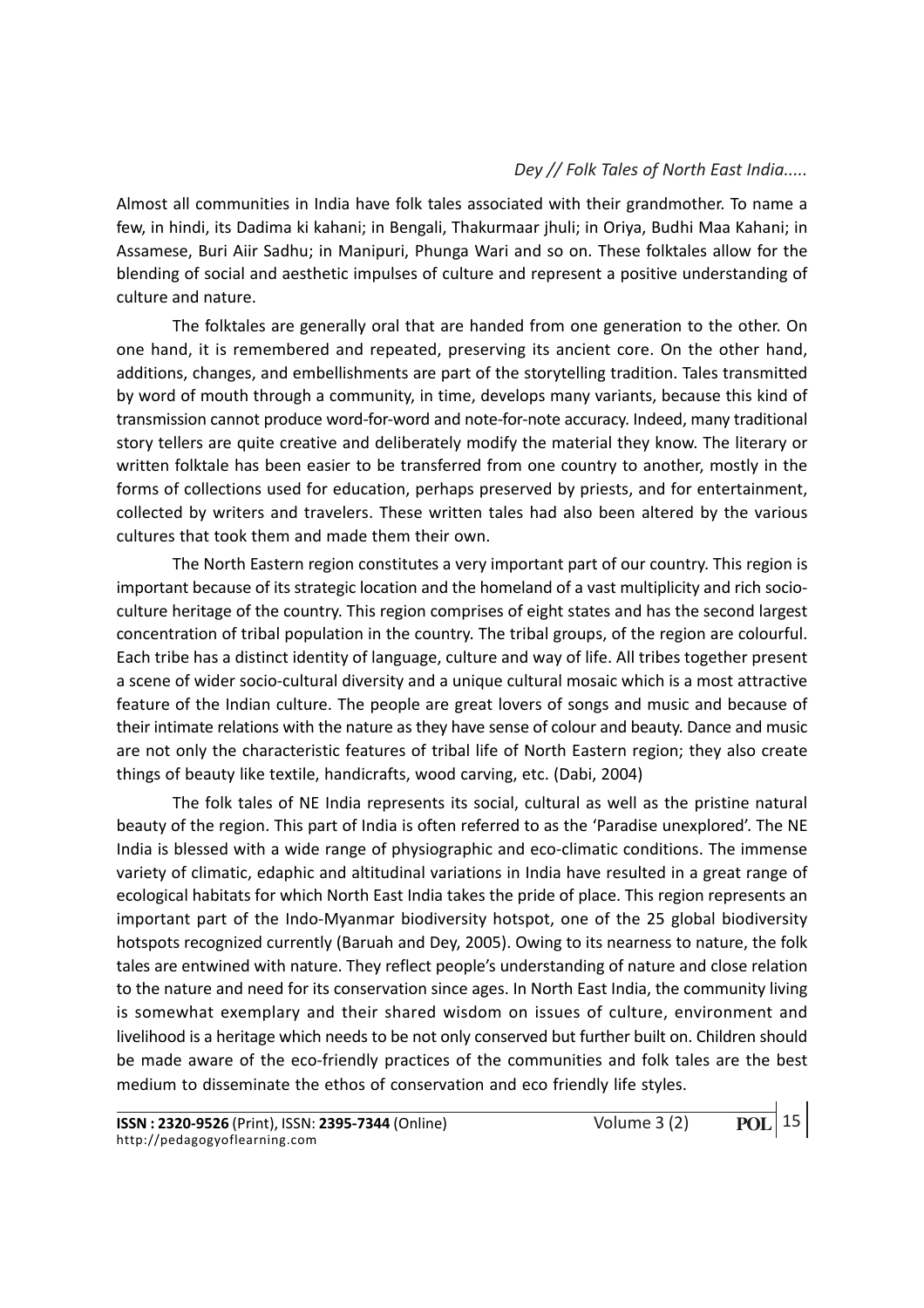Stories may also be used across the curriculum to teach content subjects. The present paper examines the use of stories and storytelling as a vehicle for the teaching of EVS at primary level. It addresses the rationale for stories in EVS lessons and illustrates the various ways in which stories can be exploited in order to help young learners to conceptualize and personalize the concepts of EVS.

### Folk Tales/Stories for Classroom Transaction

Listening to and telling stories in the classroom could be a constructive technique for enlivening the classroom. All children love to hear stories.

Take a lesson in Environmental Studies, for instance, and tell a story related to the theme (say, Wild life conservation). After you start a story you will find many students are keen to take the story further as they must have already heard it from some elders at home. Each student can add two sentences to the previous student's contribution, and watch how the story of 'Conservation of wild life' makes its way to the classroom. You will be fascinated to see how the story changes from student to student and how the creative mind works.

A little research in the library will turn up stories relating to almost any subject, but remember that reading them is not telling them. We could first read a story to the class and then have them re-tell it in their own words. Notice how it changes, and how you are then living the folk process, and how they are learning by doing. This is such an effective way for students to master certain subject matter because the learning is again "indirect". They absorb information as "storytellers", not as "students" (Teacher Curriculum Guide, by Timmy Ebell; http://www. timmyabell.com/curriculumguide.pdf.)

A review of the Folk tales of NE India was done by the author and the details regionwise are presented below:

# FOLK TALE OF ARUNACHAL PRADESH

#### SINGPHO – Imbu, Tirap

At first there was no earth nor sky, but only cloud and mist. From it a woman called Khupning-Kuam was born, and since she came from the mist she was a sort of cloud. In time she gave birth to a girl called Ningon-Chinun and a boy called Tung-Kam-Waisun. They had the appearance of snow. When they grew up they married each other and from them were born a girl called Inga (Earth) and a son called  $Mu$  (Sky). Inga was mud and Mu, a cloud. These two also married and had a boy called Imbung, the Wind. When he was born, he blew so strongly that he raised the cloud, his father, into the sky and dried up his mother, the mud. In this way heaven and earth were made.

This story is taken from the book "Myths of the North-East Frontier of India" authored by the renowned anthropologist Dr. Verrier Elwin, first published in the year 1958.

The above folktale deals with the theme of creation of the world. The story narrates how Earth and Sky was evolved from snow. Consecutively the birth of wind takes place. The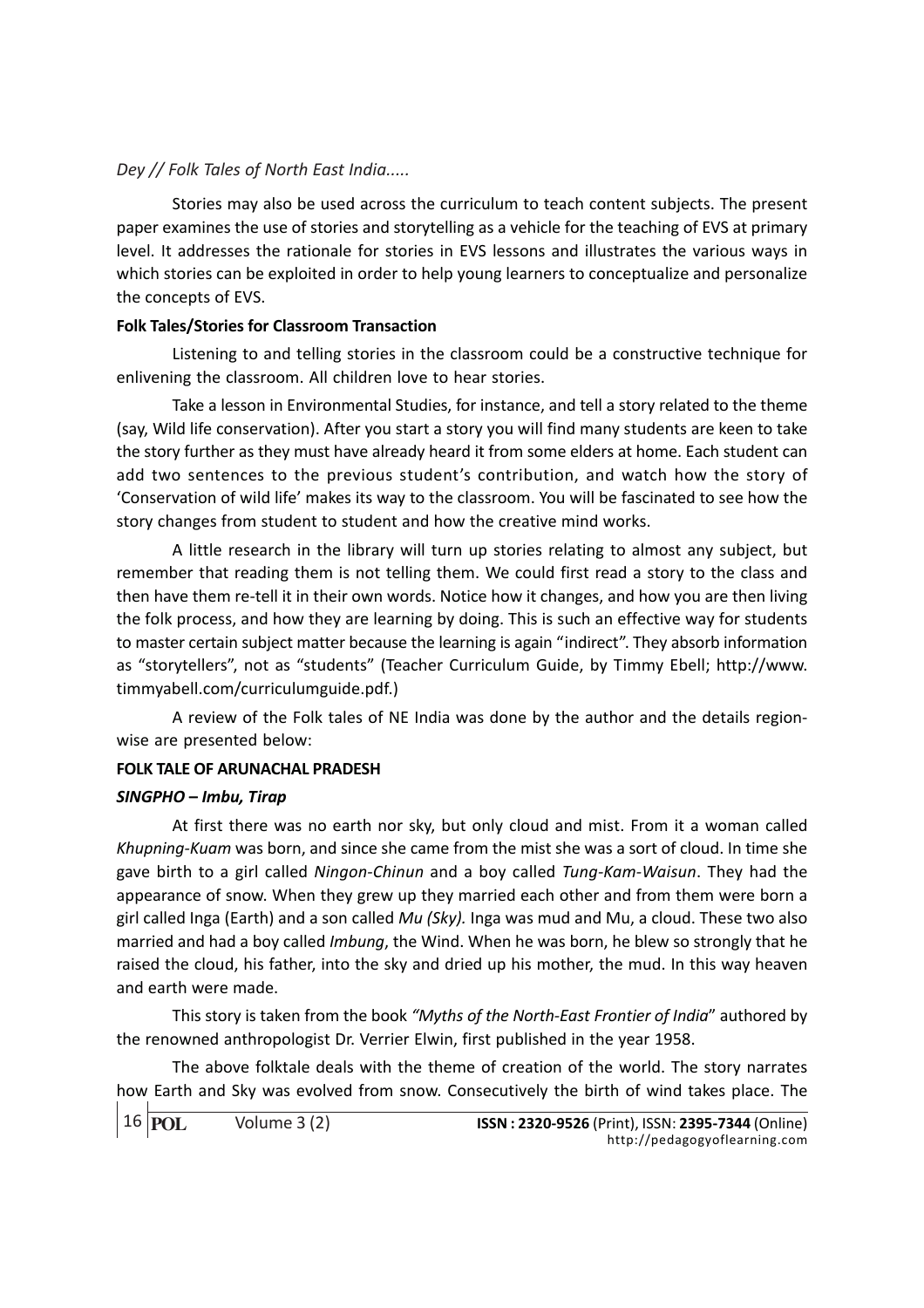story moves further and separates heaven from Earth. This story shows the belief of some tribes of Arunachal in this phenomenon. Each folktale of Arunachal Pradesh belongs to one specific tribe or the other. The name of the concerned tribe along with the name of the Frontier Division to which it belongs has been given in the form of the title of the story.

### FOLK TALE OF ASSAM

# River Dolphin and Crocodile

A long time ago, in a village there lived a beautiful and efficient young girl along the banks of Subansiri River. Her name was 'Tamang'. As 'Tamang' grew up, her parents decided to marry her and started with the preparation. As the day of wedding came nearer, she was very worried, because she had a lover and she did not want to betray him or her parents.

She then decided to end her life in the river bed of Subansiri. But she thought to herself 'even if I jump into the river, I shall not die, as I know how to swim'. She thought and thought over it and then she tied a pestle (the 'ural rod') around her neck and the mortar to her stomach and decided not to look at any human being and jumped into the river. But still she did not die. However the 'mortar' took her to the bottom of the river, but she lived below the river. But gradually her body transformed to a dolphin. Because she tied pestle to her neck so the mouth of the dolphin became long and because the mortar was tied to her stomach so the stomach of the dolphin became big.

As the news of Tamangs' jumping into the river spread her lover ran to the banks of the river Subansiri. He shouted 'Tamang, Tamang' and ran on the banks as a mad person. But when he received no response, he tied a big stone on his back and thorns all over his body and jumped into the river. The boy too did not die and transformed into a crocodile in due time. The stone tied at his back became the hump on the crocodile's back and thorny body. That is why Mishing people of Assam never kill dolphin or crocodile.

The above folktale deals with the theme of conservation of wild life and indigenous conservational practice of endangered and unique river dolphins of Brahmaputra River among the Mishing community people of Assam. The river dolphins are found in the river Brahmaputra and their tributaries. It is commonly known as "Hihu" in Brahmaputra. They are aquatic mammals. They were found in large numbers before a few years. But now their number has come down considerably due to various human activities like fishing (gillnetting), poaching, damming, sand mining (in Kulsi river of Assam) and deforestation. The river dolphins are included in the schedule 1 of Indian Wildlife Act 1972. The population of the river dolphins is about 400 in Brahmaputra (Assam). It is a very thin population for a species with low reproductive rate. Though they are dispersed in the river, they are found concentrated more at the confluences of the rivers where the water current is strong. A few residential populations are found in the tributaries like Kulsi and Subansiri of Brahmaputra. Indigenous people respect these endangered species and follow conservational practice in their traditional way.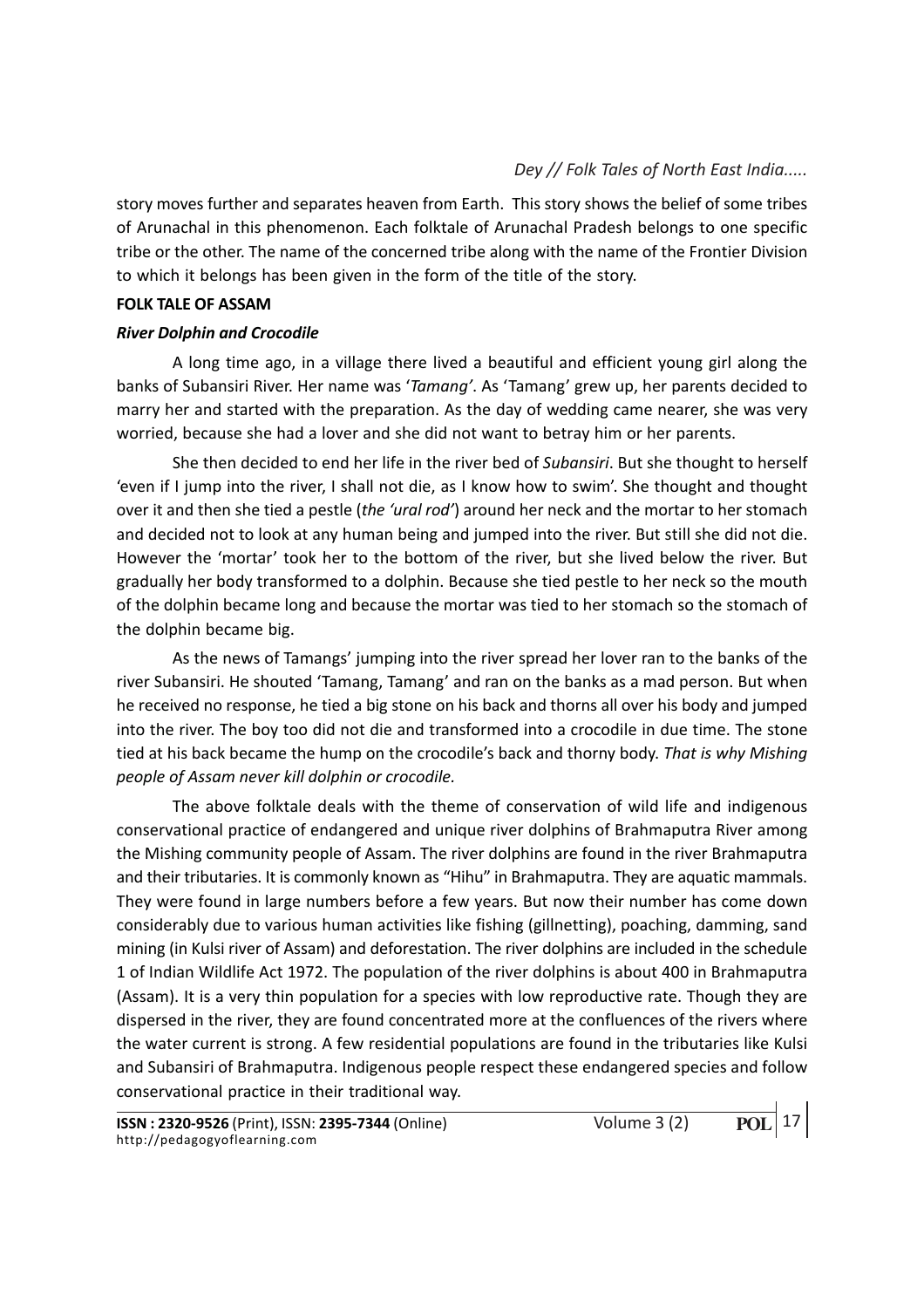### FOLK TALE FROM MANIPUR

### The Egotistical Elephant and Praying Pebet

A long time ago, at the edge of a big forest lived  $a$  Pebet with her tiny brood. It was a happy nest indeed complete with some eggs waiting to be hatched.

One day a herd of elephants was advancing towards the bush on which her nest lay. As the herd headed precariously near the nest the baby pebets begin to panic and addressed their mother thus "Mother we are afraid lest the elephants crush our nest along with us and the eggs, please request them to be cautious". So the pebet mother approached the herd and addressed the leader " O handsome leader of the herd and dear friends, just a little ahead lies my nest along with my young ones and my precious eggs, dear friends please tread carefully and save us from danger".

Each elephant in the large herd heeded to her humble request and avoided breaking the nest. But the last of the herd was a young and arrogant elephant who took great pride of his gigantic body and enormous strength. He trumpeted "Ha Ha, you tiny bird, why should I obey you? Who told you to make your nest on our path? And he crushed the nest along with the young ones and the eggs with his huge feet. The mother pebet cried bitterly over her dead young chicks and her broken eggs. She flew to the rogue elephant and spoke with great rage "You think we are small and powerless and so you crushed my nest and destroyed everything I had with impunity! I will teach you a lesson. You will pay dearly for killing my young ones so mercilessly". The rogue elephant didn't pay any attention and continued to walk nonchalantly with the herd.

The mother pebet in great grief prayed to Mother Leimarel. She prayed day and night for a whole week and one day in a flash the enchanting form of Divine mother materialized in a mellow light and spoke with great Love. And after whispering some motherly advice and blessings, her divine form dispersed into the ether with a faint crackling sound.

The pebet's heart was filled with peace and courage. She was determined to obey Ema Leimarel's advice. With her strong beak she pricked the elephant right in the middle of his spine. She struck at the same spot again and again with all her might. The thick hide eventually gave way and blood oozed out in a red torrent.

She then invited a group of flies to feast on the blood and lay eggs on the wound. In a week's time the eggs hatched on the wound giving rise to maggots which caused deep festers. Day by day the condition of the elephant worsened and finally the huge elephant dropped to his knees and requested the pebet to spare his life.

At this moment the pebet remembered Ema Leimarel's advice of forgiveness "Not to take life, wantonly; but to forgive those who repent." Solemnly the pebet exclaimed "In your rashness you killed my children and now you are praying for your life- If you truly feel repentant and promise to respect life, however small they may be- I will spare your life and bring back your health."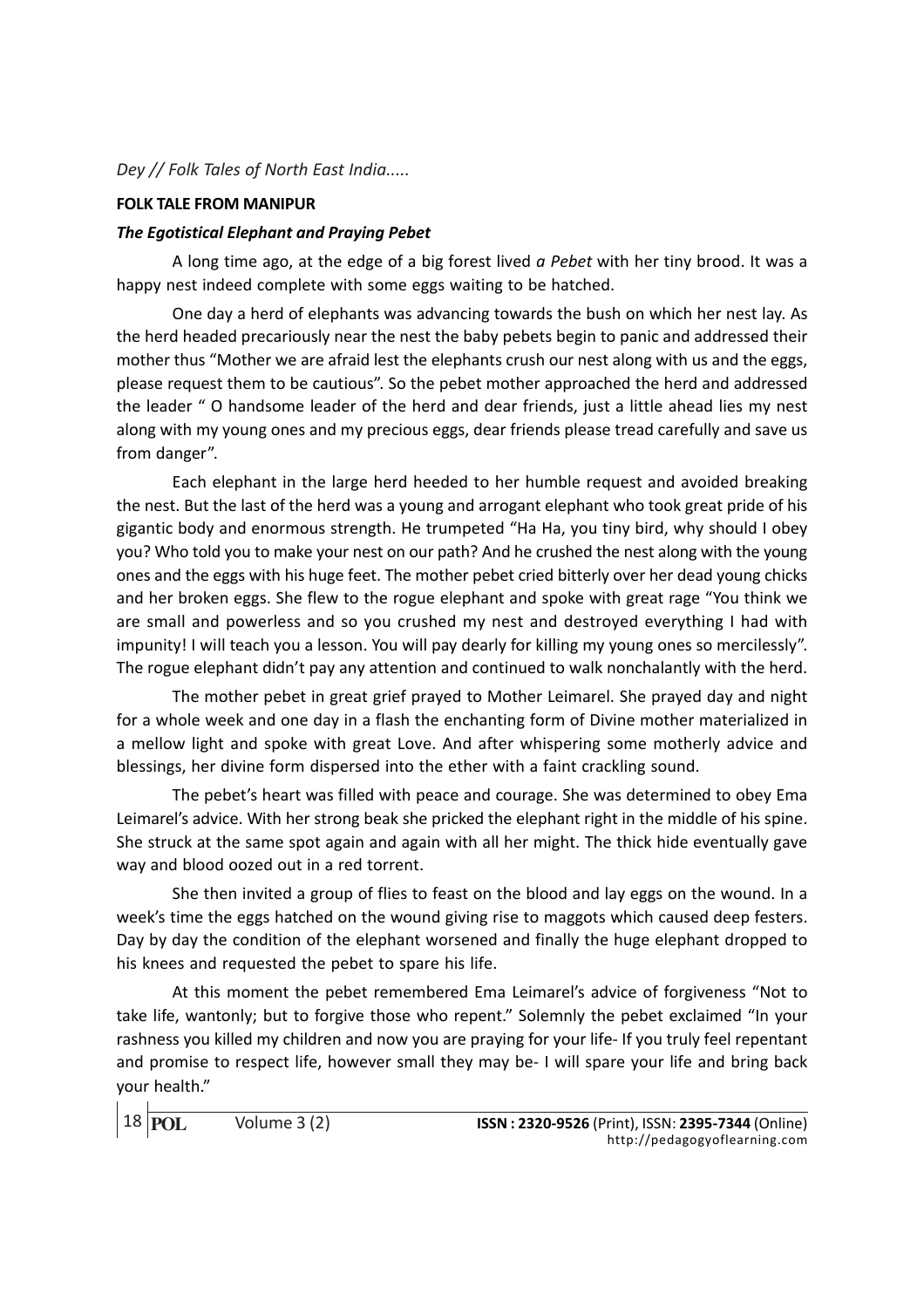The elephant said in a relieved yet repentant voice "As I have learnt the pain of injury and impending death, I promise to respect the value of life and renounce my violent ways-please forgive me." Tears ran down his eyes. In the days to come the pebet applied healing herbs from the jungle on the elephant's sores. Eventually he regained his health and came to be known for his gentle manner all throughout the jungle. The pebet and the elephant remained very good friends all throughout their lives.

The above folktale deals with the theme of love for other creatures and 'Live and let live'. This tale reflects many good practices of life viz., love for young ones, repentance, forgiveness, value life, renouncing the path of violence, etc. It also reflects the knowledge of healing herbs from the jungle and the concern for others and living harmoniously with each other. This story is taken from the E-Pao Manipur authored by the Naosekpam (2012).

# FOLK TALE FROM MEGHALAYA

# When the Earth was formed to its Present Shape

They say that in the beginning the earth was just one flat, vast stretch of land. There were some forests and rivers but no mountains, no valleys, no gorges existed.

It so happened, that, one day, during this period, the mother of three goddesses Ka Ding (Fire), Ka Um (Water), Ka Sngi (Sun) came down from heaven to visit her daughters. During her sojourn on Earth she suddenly fell seriously ill and passed away. The three goddesses stunned and grief stricken were, therefore, faced with the unhappy task of disposing off their mother's mortal remains.

As was, and is, the custom among matrilineal Khasis, the responsibility first fell on Ka Sngi, the youngest daughter. So the Sun set forth her mighty rays to expend her mother's body. All the trees and bushes, the grass and weeds were reduced to ashes and the rivers and streams dried up and disappeared with this powerful heat. To the dismay of the daughters, however, their mother's body remained exactly as it was. So next, it was the second youngest daughter's turn to take over. Ka Um, anxious but determined, set forth with all her might and poured incessant rain upon the earth for many days. Everything everywhere lay submerged under this immense flood. When the endeavour was over and the water subsided, however, the body was lying in the same state, as if unhampered. Finally, it fell on the eldest daughter, Fire, this arduous and joyless task. Anguished and worried for she knew that she had to succeed, Ka Ding deployed great sweeping flames across the earth. For days on end they glowed and flared, blazed and smouldered with fierce, unyielding incandescence. Then, finally, when the fires abated, the three goddesses discovered, to their great relief, that their mother's earthly remains were gone, the last rites performed.

It was from that day onwards that the vast plain that stretched monotonously on and on vanished and in its place, a new earth surface emerged. There came into being, mountains and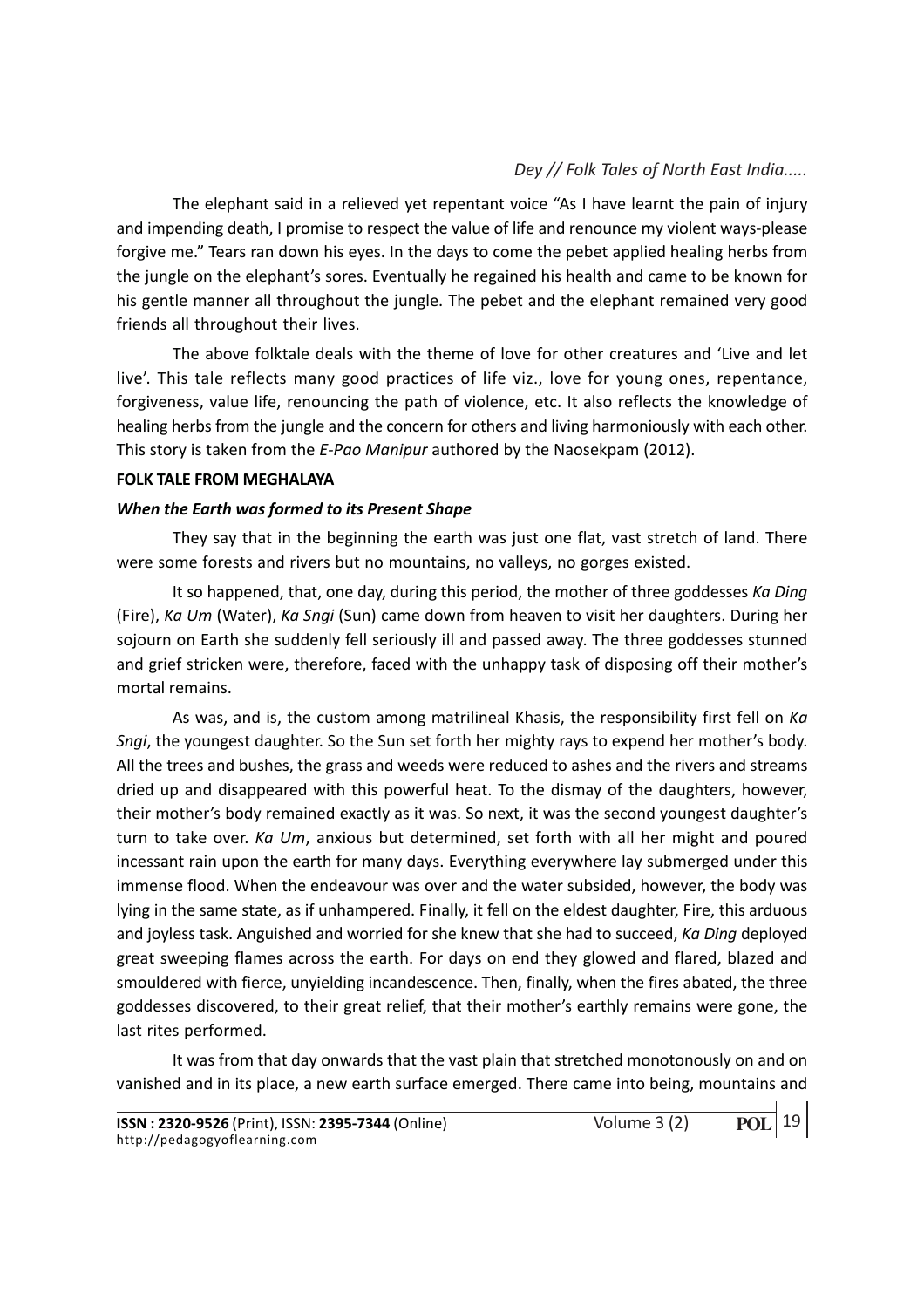valleys and deep gorges from where blue mists floated up to the sky. Trees and shrubs, grass and flowers appeared again to clothe these new and beautiful contours, and besides rivers and streams, silver flecked waterfalls were also seen leaping, flowing from these new found heights. It was into this resplendent land that, later on, mankind came to dwell.

# Folk Tales by Bijoya Sawian

From Khasi Myths, Legends and Folk Tales, 2010 by Bijoya Sawian Published by Sanbun Publishers, p. 124.

The above folktale deals with the theme of creation of the world. This tale show the belief of some tribes of Meghalaya who believe in the supernatural power of Sun, rain and fire. The story further goes and depicts the creation of mountains, valleys and deep gorges. Besides these, trees and shrubs, grass and flowers, rivers, stream and waterfalls all being created and making the earth a livable place.

Before  $18<sup>th</sup>$  century people believed that the physical features of the Earth were a result of catastrophic events. But in modern times we say, Mountains are formed due to different causes, but one cause is that Dome Mountains are pushed up by hot spot in the mantle of that region. E.g. The Black Hills of South Dakota and that is why the story as it proceeds concludes that fire (hot spot) was responsible for the formation of mountains. Again the valleys are the most common landforms on the surface of the Earth. They are carved by the flowing water or flowing ice through the process of erosion, which is the gradual wearing a way of Earth's surface through the action of wind or water.

Similarly, gorges are narrow valleys with steep rocky walls located between hills and mountains. Erosion due to streams or rivers, geologic uplift or both together also form gorges and movement and melting of glaciers form gorges and so on. Thus, there are so much of environmental concerns in folk tales.

# FOLK TALE FROM MIZORAM

# Chhura and the Beautiful Fly

Once upon a time, Chhura caught a very pretty fly in the countryside. He was delighted, for its wings were like the colours of the rainbow. He said to himself contentedly. "I'll sell this fly and become a rich man in the world." So he started along the path leading to Mawngping village to sell his captive for a reasonable price. In the Mawngping village Chhura shouted aloud, "Hey folks, come and see this pretty fly. The most beautiful fly that ever lived in this universe! And who will buy my pretty fly, pretty fly?"

Some men who heard the shout came to him and asked, "Where is it? Show it to us. We would like to see it first and then we may purchase it." However, Chhura replied to them, "O you, foolish people, how can you see the fly before you buy it. If I show it to you now it will fly away." Then they said, "Where is it?" "It's in my hand." He replied. "But how can we buy it without

```
20 POL
```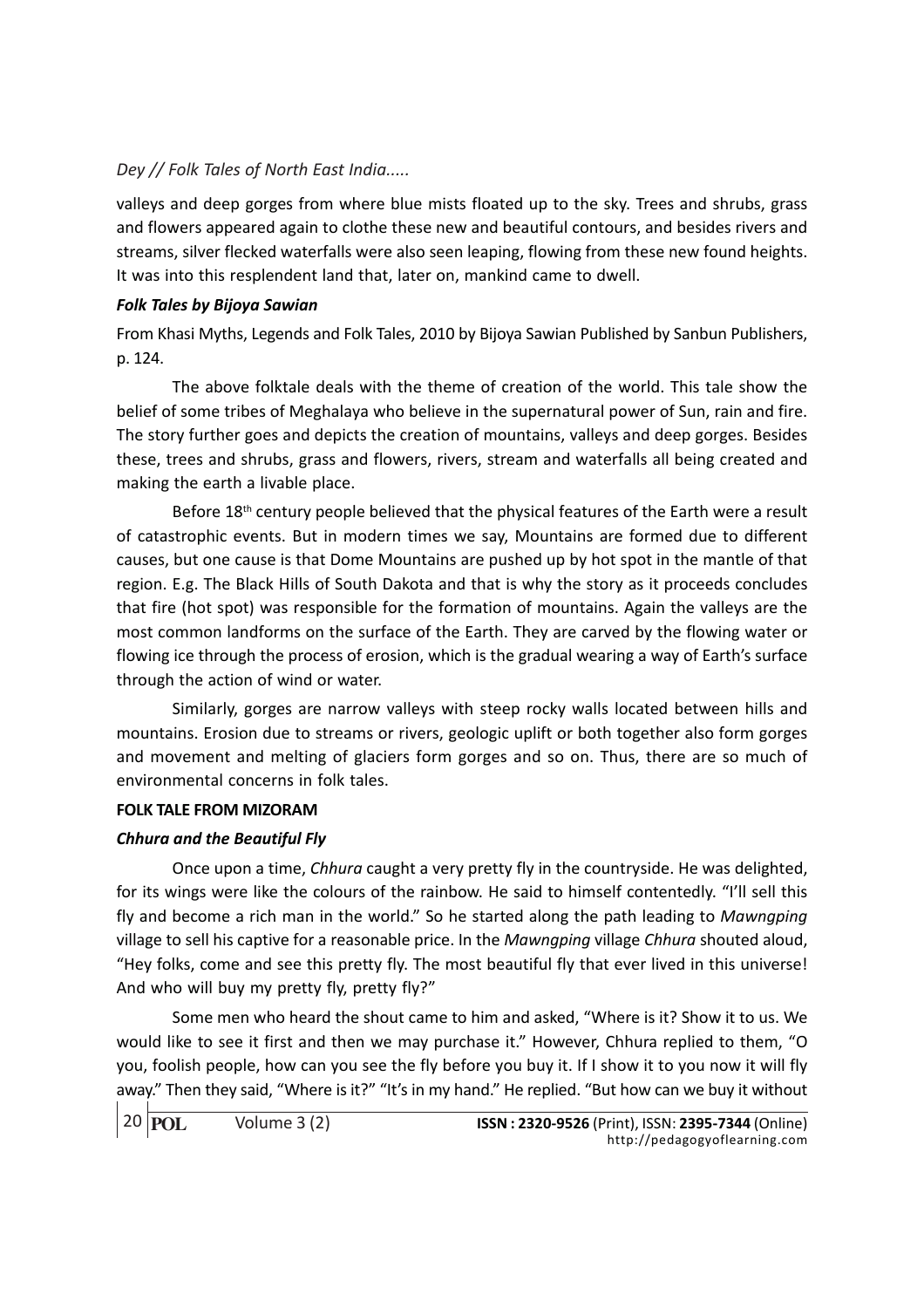seeing it?" they continued. "Alright," said he, but "If it escapes from my hand when I open it, you must pay me." They remained silent.

"I'll show it to you but you'll have to pay me if it flies off," said he and then he opened his hand and showed them the so called pretty fly. As soon as the little insect felt its freedom it spread its wings and flew away while all the villagers looked at it open mouthed. Chhura then stared at them accusingly as if demanding the price for his pretty fly. However, the villagers' willingly promised to give a grand feast for him and they all lived happily as before.

### Reflections from the Tale

The folktale as narrated depicts the love for other creatures living in this earth along with the Mizo people. When Chhura caught the beautiful fly and wanted to sell it, the villagers very cleverly insisted that they want to see the fly before buying it. On their repeated insistence when Chhura opened his hand and the fly flew away in the lap of Mother Nature, the villagers promised to have a feast in happiness and lived happily. This is in tune with the belief of 'Live and Let Live'

### FOLK TALE FROM NAGALAND

### The story of Raja Mircha

Once upon a time there was a man by the name of Panmei, who was hunting for food in the deep jungles. He happened to come across a particular Chilly plant, that we call the Naga King Chilly today, in its full ripened stage. Taking it to be a fruit, Panmei plucked one of the ripened chilly and, driven by acute hunger, ate the whole chilly at once in spite of the terrible burning pungency. In no time it seemed as if his mouth and stomach were on fire. The man crawled and rolled in the jungle; tried eating whatever was within his grasp, but to no avail. At last with no other alternative, he lay there in the jungle facing up toward the sky, writhing in pain and almost at the point of fainting. The story goes on to say that precisely at this grave moment a bird called Roingau flew over the man carrying a bunch of paddy and drop it onto his stomach. Surprised, he took the paddy bunch and extracted a few grains and started chewing on them raw. In a matter of seconds, the burning pain in his mouth and stomach vanished. Panmei believed this to be a miracle sent by God. He carefully collected the bunch of paddy and the chilly plant and took possession of them. As the story goes, thus began the cultivation of paddy and the Naga King Chilly. The story further states that since this miraculous incident, the Panmei Clan by Gena, (a bounden village ritual/custom) were forbidden to neither kill nor eat the bird called Roingau. This prohibition of Gena is still being observed and practiced by the Panmei Clan of the Zeliangrong Naga Tribe till this present day. (Source: Mr. Akhang Kamei, President of the Zeliangrong Baudi, Nagaland).

The folktale as narrated depicts the belief of the Zelian tribe and how the bird saved the life of Panmei. This also is a mark of fellow feeling among the creations of God. The experience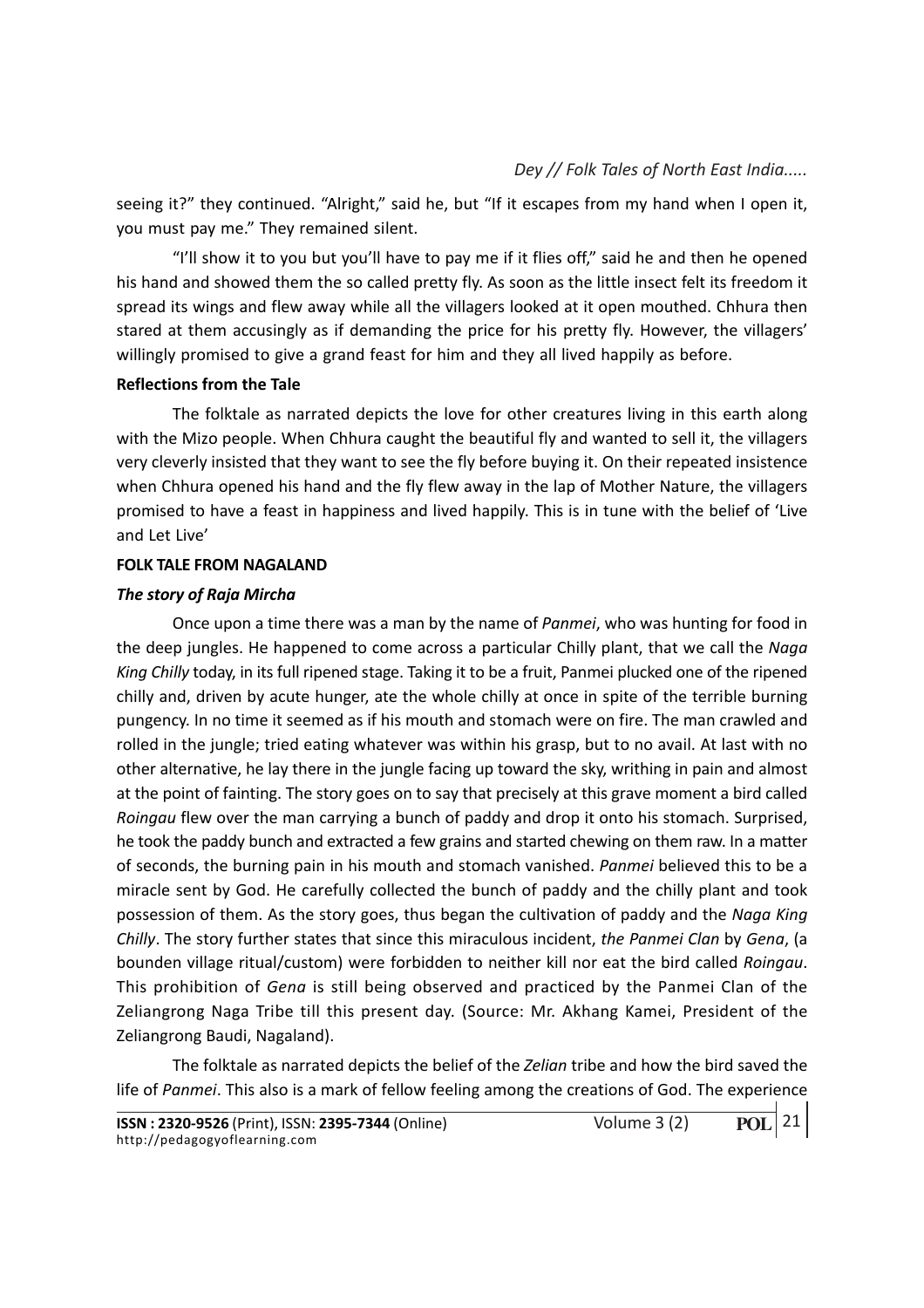of Panmei with the red fruit and rice in jungle facilitated the cultivation of the rice as well as chilly. Thus, the process of cultivation of crops and settled life came to the Naga community. When the Clan as a mark of respect to their savior do not kill or eat the bird they actually facilitate the conservational practice of the bird.

### FOLK TALE FROM SIKKIM

# Teesta and Rangeet

Once upon a time, there were two rivers namely Teesta and Rangeet. In Lepcha they are known as Rongnew and Rongeit respectively. Teesta was a girl and Rangeet was a boy. Both of them lived happily in the Himalayas. They were in deep love. They wanted to get married and move towards south. Hence they decided to move out and meet at a certain place called Pozok – a forest now known as Pesok. Unfortunately both of them did not know the exact direction to their meeting place. So, each of them moved out from hamlet taking a guide with them. Teesta took a snake as her guide and Rangeet took a bird called Dafe Munal. The snake guided Teesta to reach the appointed place in the scheduled time but Rangeet was unable to reach in time because the bird was flying here and there during the journey. Teesta had to wait for a long time and she was upset and angry. At last Rangeet reached and enquired from Teesta as when she had reached. But she would not talk to him. He asked pardon and explained the difficulties he had to undergo during the course of his journey, but she did not pay any attention to him. She remained silent and adamant. So, Rangeet decided to go back to the Himalayas. As he was moving up, there was storm and flood. This brought lots of sufferings and dangers to the people. Seeing these, Teesta went and asked pardon from Rangeet. Hence, once again their lost love was found and they lived happily thereafter.

# Folktale by Abraham Lepcha

The folktale was narrated by Mr. Abraham Lepcha, of Kalimpong, Darjeeling on 15th February 2009 and published in Folktales of North East India by Betty Laloo and a DBCIC Publications, Shillong in 2011 p. 211.

These two rivers (Teesta and Rangeet) exist even today. One can see two colours at the meeting place of these rivers, which made the Lepcha believe that the incident really took place. They are holy rivers for the Lepcha because they originate from Kanchanjunga which, for them, is a holy place. This folktale is one of the most popular folktales of Lepchas. This folktale reflects the close link of the Lepchas of Sikkim with the Mother Nature. They worship nature in all its forms, rivers, lakes and mountains. The legitimacy of this story lies in when the story moves on saying that 'the two rivers decided to move towards south'. South of Himalayas (Kanchanjunga) is the low lying plain land. It is the general tendency of the rivers to flow from the high mountains to low lying areas. It then further says 'they will meet at a certain place called Pozok' meaning the confluence of the river. Further mention of 'The snake guided Teesta to reach the appointed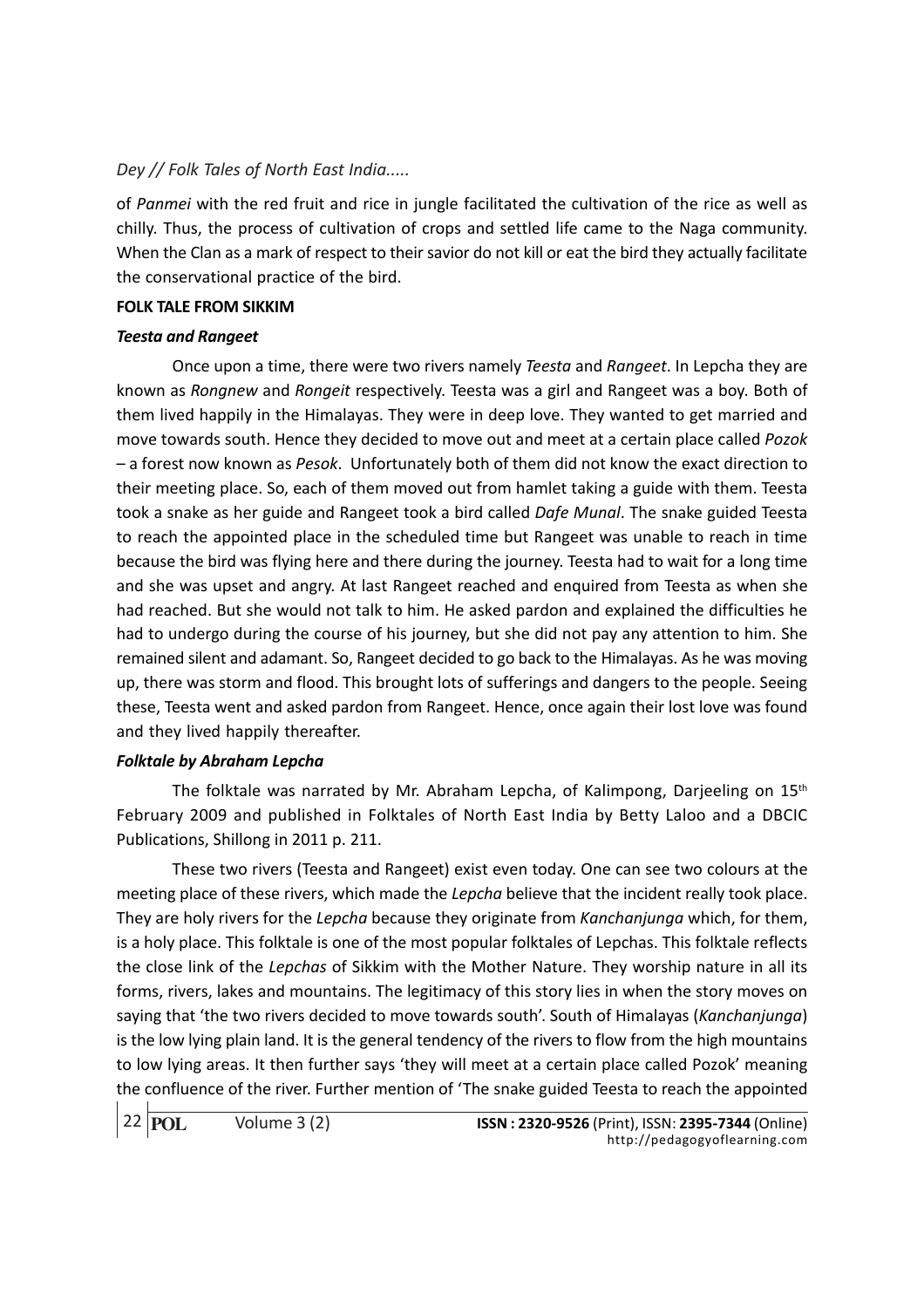place' reflects the meandering course of the river Teesta as it was guided by a Snake to move down. Towards the end, it says, 'Rangeet decided to go back to the Himalayas. As he was moving up, there was storm and flood. This brought lots of sufferings and dangers to the people.' It means changing of river course and occurrence of flood due to change in the river course and devastation associated with flooding.

In this tale the two rivers are the signs of God's blessings for the people and they manifest true love and purity. The Lepcha consider the origin of these rivers as holy because they were created by a holy God, and so, they perform sacrifices and worship in the banks of these rivers even today. It reminds the Lepcha that they are holy people for these holy rivers touch their lives.

### FOLK TALE FROM TRIPURA

# The Old Lady and her Iguana

It's a story of long past. There was a prosperous village. Almost all the villager owned some land in that village. Those who did not own any land used to work as daily labourers in other's land. They maintained their livelihood earning wages as labourers. So, none of the villagers suffered from any crisis. In this village an old lady lived in a small hut built on a small tilla (hillock) in the corner of that village, she had none of her own. Every day she used to go out at break of day for begging. But every day she would beg only in three houses.

There lived a big iguana in a hole beside the courtyard of the house of that old woman. The old woman loved that iguana very much. Every day after her begging she would scatter some rice at the courtyard for that iguana. Till the iguana ate the rice the old lady would not start cooking. One day on the occasion of a marriage of the daughter of a rich man of the village, all the villagers were invited, no one was omitted. Even the father of the daughter had personally invited the old lady. The father of the daughter had brought all the youths of the village to work and distributed duties among them accordingly. The day before the wedding all the villagers assembled at the wedding house.

Sitting on the verandah of the house the old woman was thinking on the previous day that the next day was the wedding day. But to attend the wedding what clothes she would wear! Only two Rignai (garment) were there in the house. These were also dirty. Some places on the rignai were torn due to displacement of the fibers. Would it be wise, she thought, to go to the wedding wearing this type of cloth? At this time the iguana had come out to take his meal. But towards him she paid no attention; she did not go to beg that day. She was thinking and thinking. At last she decided that she would bring a good rignai from a known house situated down the tilla and would return the rignai after the wedding day. She therefore thought not to go out to beg on the day. The day would somehow pass with the remaining rice at the house. Thinking so she stood up from the verandah. All on a sudden her eyes fell on the iguana. She saw the iguana entering the hole, only the tail of it came to her sight. Seeing so, the old woman brought some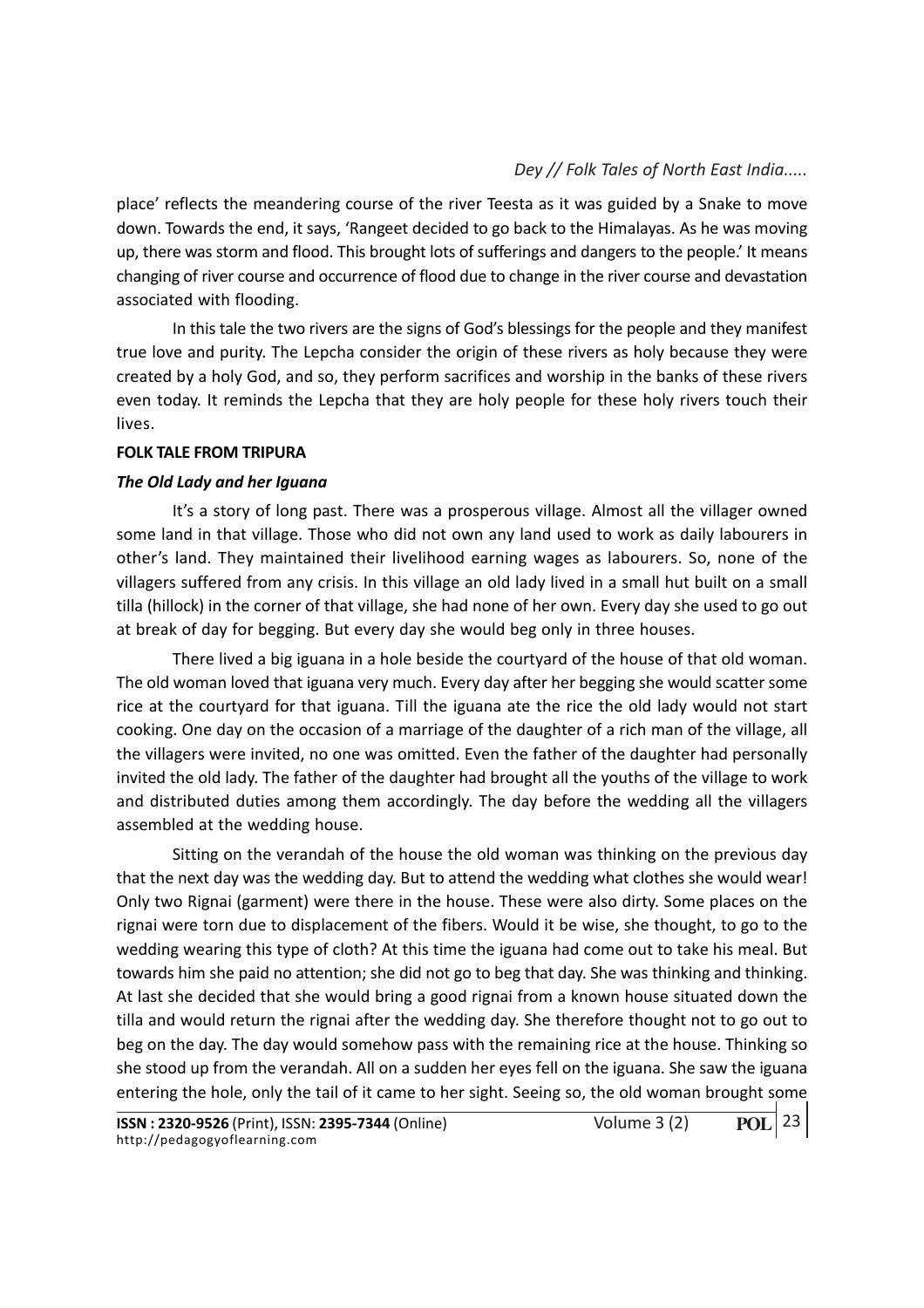rice from the house and scattered them while she remained standing nearby. But the iguana did not come out from the hole to eat. At this her mind was upset. Today she had no scope to cook, because if the iguana did not eat she was also to remain unfed. After standing there for some time, she went back home with sorrow. The old woman peeped at from the house whether the iguana had taken its food or not. But she found the rice scattered on the same spot. The iguana had not taken anything. That meant that at night also she was to remain unfed.

On the other hand the boys of the village had settled that they would make the altar of the marriage all through the night. So at night all had began to work for alter. As night passed a bit, the father had sent wine and pork for to eat at time of working. In the midst of these, a boy told "We will not take drinks only with pork as it is a day of pleasure. I will eat a meat of the sort that I have not taken for a longtime. Is there anybody else amongst you who can provide us with this type of meat meant for? Having heard his word all had started thinking. What type of meat was this that they had riot eaten for long! All were drowned in thinking hut nobody could find the type of meat meant for. Suddenly one of them shouted in pleasure 'Yes, Yes! I can recall! Many days are gone we have not eaten any iguana's meat. Let us have some iguana's meat today" Another boy told-"but at dead of night from where will we have iguana"? The one, who spoke first, told this time-"If you are able to catch and kill, then I can say the whereabouts of that iguana". Then all had cried out in chorus. 'Alright, alright, you tell us where that iguana resides; we will catch it and kill it for the purpose.

The boy told then-"Beside our village where an old woman lives on a small tilla (hill), their lives an iguana in a big hole beside the courtyard of her house. That one is big in size and if you desire you can kill and have that one. But beware the old woman by no means should get a hint of it. If she comes to know there shall be no way. The old woman keeps watch over it like the wealth of yakshas". Then another boy told-"Is it wise to kill the iguana when the old woman takes so much care of it and loves it so much".

All the other then told-"lt is only an iguana. What is the harm done to the old woman if the iguana is killed? Let us kill and bring that silently". It was dead of night. At a distance the foxes were yelling, it was pitchy dark. One was going ahead showing the path with a bamboo made burning flambeau. When they reached the house of the old woman then an owl had hooted harshly. They had found out after much searching, the hole of that iguana. Thereafter one of them had started piercing in the whole with a long pointed bamboo. After a while the iguana came out from the hole full of cuts and wounds. And as soon as the iguana came out they beheaded it with a chopper. All left the place then with the iguana. The next moment the owl had hooted again in a rough tone. With that hooting the old woman woke up from her sleep with an alarm. With an unknown fear her mind crumbled. A pernicious fear had occupied her mind. But she did not get a smell of the misdeed that took place outside her house. Again she fell asleep.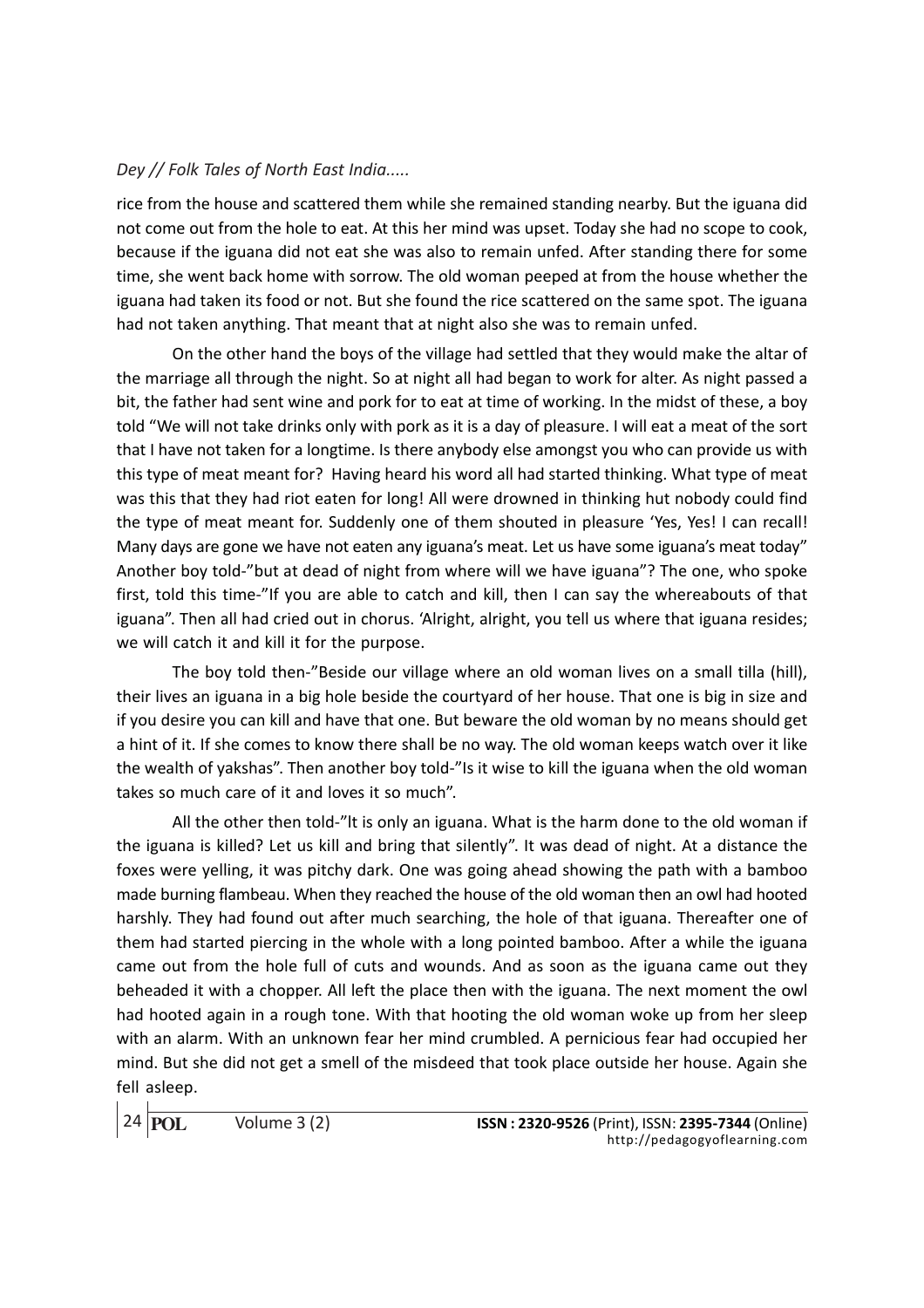The boys then cut the iguana into piece and after roasting it in fire began to eat with wine in delight. As they had become intoxicated with wine, they drooped down gradually at their places. They were no longer in a condition to work. Gradually the night advanced toward day break. While the operation, to kill the iguana took place the old lady was in deep sleep. Now the old woman had suddenly waked up at a call as if somebody was telling her-"Old women, old woman, get up quickly and run away from here". The old woman got up from sleep horrified and looked all around to find nothing of the kind. She was wondering as to who could be there to call her that way. "May be I was dreaming"-she thought but she could not drive away fear from her mind. Who might have called her in that fashion! Tossing on her bed in anxieties over the matter she finally fell in sleep again. But after a while the same thing happened. This time as if telling with hot haste—"oh; old woman are you still sleeping? Get up quickly, Runaway, hurriedly; half part of the village has almost come to an end

If you like to survive' run away at this moment". Again the old woman got up and was frightened. The same thing in exactly the same way cannot be repeated - she thought. "What an inauspicious word; what does it mean, that half part of the village has almost come to an end? No, this time I will sit up late at night. Let it be observed. Whether same thing happens again or not? The same thing again happened. This time she had heard it distinctly as if somebody was telling her "old woman, Oh old woman are you sitting still? Don't you have any love for life? Do you want to die? Your entire village is going to be destructed. Your house too will be washed away. If you like to save your life then run away at this moment from here. Are you not hearing the roaring sound which is approaching fast? Run away, run away quickly". The old woman then exclaimed as she was startled with fear-"Who are you to frighten me in this way? Are you man, or ghost or a god? Who are you?"

The old woman heard the reply "I am not a man, nor a ghost or a god, I am your that iguana. The boys of the wedding house have killed me this night and they have eaten my meat along with wine with pleasure. For that very reason the entire village will be smashed by my curse within this night. I will immerse the entire village under water. Hence forth a big lake will appear here instead of the village. Only a post of this house will stand above the water as if to remind others of the existence of it one time. So you run away this very moment".

At that moment the old woman heard a big roar. As if the sea was rolling fast towards her. What a big roar. Hearing this, the old woman became very much nervous. Instantly without further delay, the old woman began to man through the rear passage of the house. It seemed to her as if a huge cobra was running behind her raising its hundreds or thousands of heads. Running at a great speed she reached the adjacent village at the dead of night and no sooner had she entered the veranda of a house she fell down unconscious. At dawn when the householder opened the door he saw this old lady lying in unconscious state. He brought her in and had her nursed with much care. After a while, for intensive care of that householder, the old woman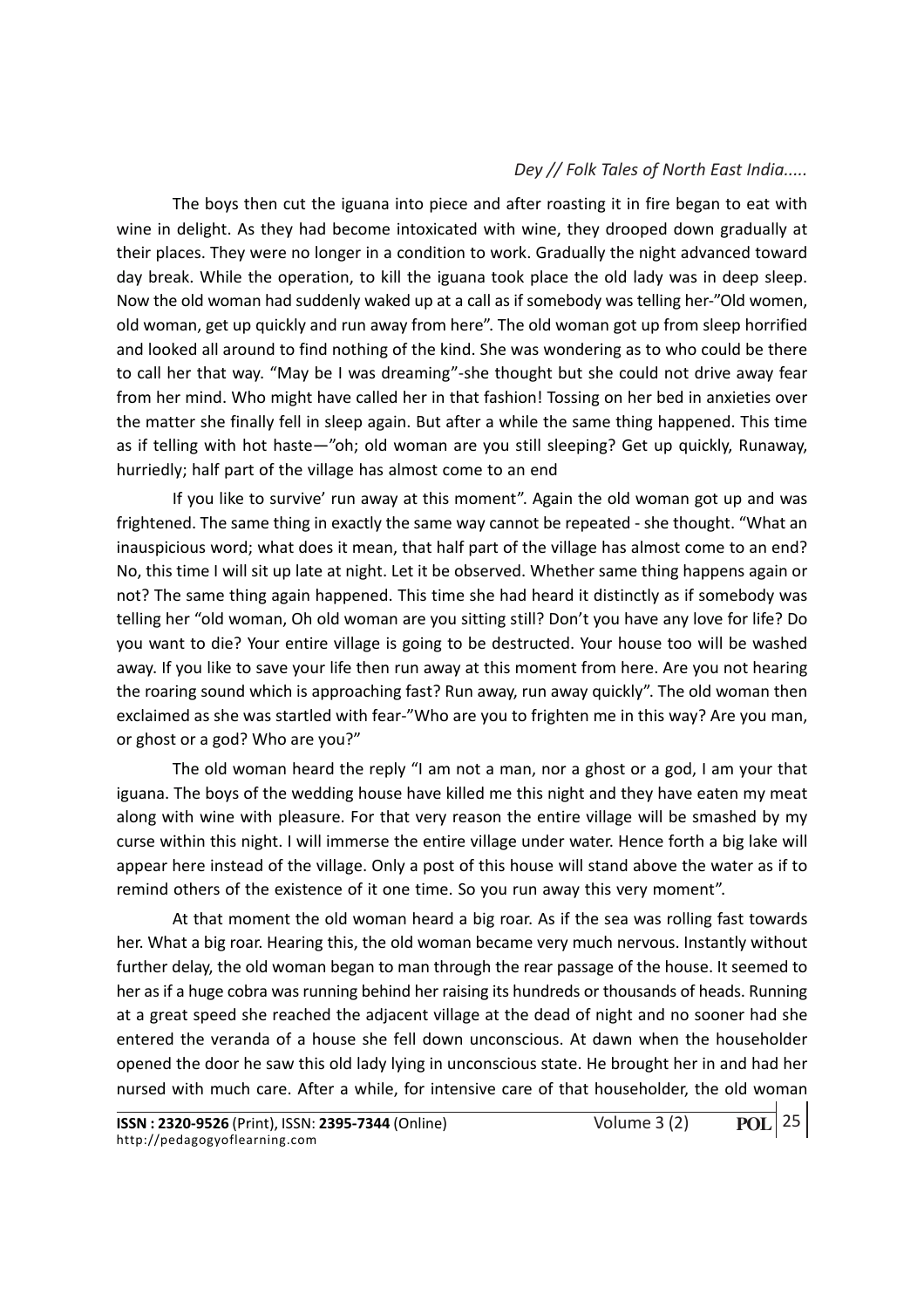recovered her senses. She, still then panicky narrated to him in a frail voice of the havoc that took over. The householder then along with the villagers set out for the spot to ascertain the matter which he learnt from the old woman. The spot bore the evidences to testify the report of that old woman. They all became astonished, and alarmed. There was no Sigh of the village nor the dwellers only unfathomable water spread all around. They became surprised. Nothing was visible except the top of a post which remained erected a little higher than the level of the water. The post was of that house where the work was going on in connection with the daughter's marriage of a rich person.

### Reflections from the Tale

The above folktale deals with the theme of love for other creatures in this world and wrath of nature in the event of an imbalance. This story shows how sensitive the old lady is towards the iguana and treats it as a companion by not having food without giving him. At the same time when the spirit of iguana warns the old lady to leave the village and save her life it reflects how the iguana too was sensitive towards the love and compassion shown by the old lady. Furthermore, when iguana talks of engulfing the village with water it shows the wrath of nature when the equilibrium of nature is destroyed. The story depicts the belief of the Tripura people to live in harmony with nature.

#### Conclusion

Children while listening or telling a story become active participants in the construction of meaning. On repeated telling or listening a folk tale / story the children develops a personalized vision of the characters, scenes and actions in the story. They connect to the moral values entwined in it. As all folk tales are weaved around the elements of nature viz., animals, birds, water, forest, kings, priests, they are the best way to connect a child to his / her own culture and relate them to Environmental Studies. A direction on how to interpret folk tales has been put up here. One can extend the interpretations more in the line of respecting environment, living in harmony with nature and arouse curiosity in the minds of children which is one of the major objectives of education.

# References

Baruah, H. & Dey, T. (2005). Environmental studies. Haridwar: Divya Prakashan.

- Dabi, T. (2004). Inaugural address of a national seminar on folk culture and oral literature from North-East India. New Delhi: Mittal Publications.
- Elwin, V. (1958). Myths of the North-East frontier of India. p. 448. Shillong: North-East Frontier Agency.

Kamei, A.  $(-)$ . President of the Zeliangrong Baudi, Nagaland.